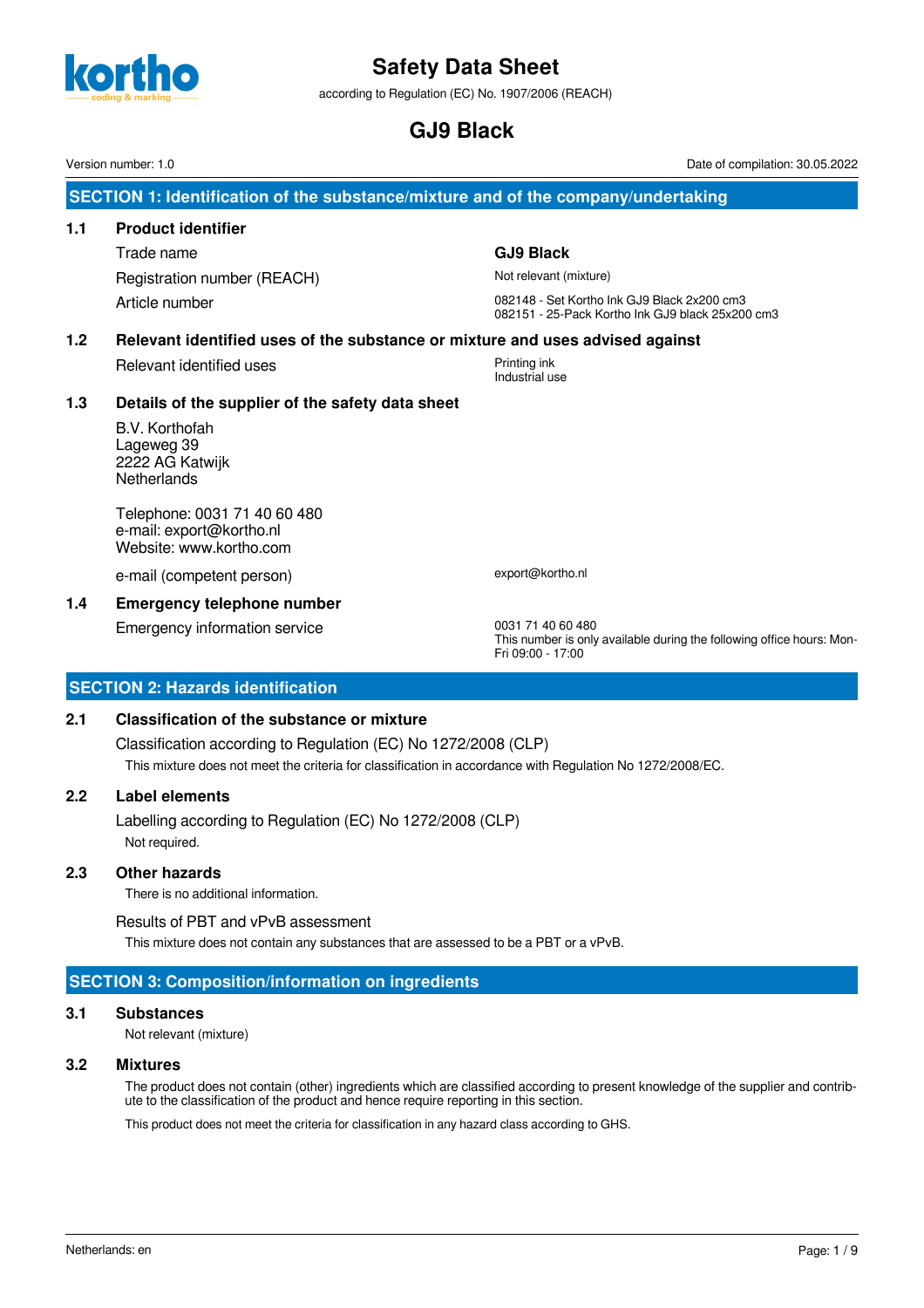

according to Regulation (EC) No. 1907/2006 (REACH)

# **GJ9 Black**

Version number: 1.0 Date of compilation: 30.05.2022

### **SECTION 4: First aid measures**

### **4.1 Description of first aid measures**

### General notes

Do not leave affected person unattended. Remove victim out of the danger area. In case of unconsciousness place person in the recovery position. Never give anything by mouth. Take off immediately all contaminated clothing. In all cases of doubt, or when symptoms persist, seek medical advice.

#### Following inhalation

Provide fresh air. If breathing is irregular or stopped, immediately seek medical assistance and start first aid actions. In case of respiratory tract irritation, consult a physician.

#### Following skin contact

Wash with plenty of soap and water. If skin irritation or rash occurs: Get medical advice/attention.

#### Following eye contact

Irrigate copiously with clean, fresh water for at least 15 minutes, holding the eyelids apart. Remove contact lenses, if present and easy to do. Continue rinsing. If eye irritation persists: Get medical advice/attention.

#### Following ingestion

Rinse mouth with water (only if the person is conscious). Call a doctor if you feel unwell.

### **4.2 Most important symptoms and effects, both acute and delayed**

Symptoms and effects are not known to date.

# **4.3 Indication of any immediate medical attention and special treatment needed**

None.

# **SECTION 5: Firefighting measures**

### **5.1 Extinguishing media**

Suitable extinguishing media

Carbon dioxide (CO2); Dry extinguishing powder; Water mist; Foam; Co-ordinate firefighting measures to the fire surroundings.

Unsuitable extinguishing media

Water jet.

### **5.2 Special hazards arising from the substance or mixture**

Hazardous combustion products

During fire hazardous fumes/smoke could be produced. Carbon monoxide (CO). Carbon dioxide (CO2). Nitrogen oxides (NOx).

### **5.3 Advice for firefighters**

In case of fire and/or explosion do not breathe fumes. Co-ordinate firefighting measures to the fire surroundings. Do not allow firefighting water to enter drains or water courses. Collect contaminated firefighting water separately. Fight fire with normal precautions from a reasonable distance.

### Special protective equipment for firefighters

Self-contained breathing apparatus (EN 133). Standard protective clothing for firefighters.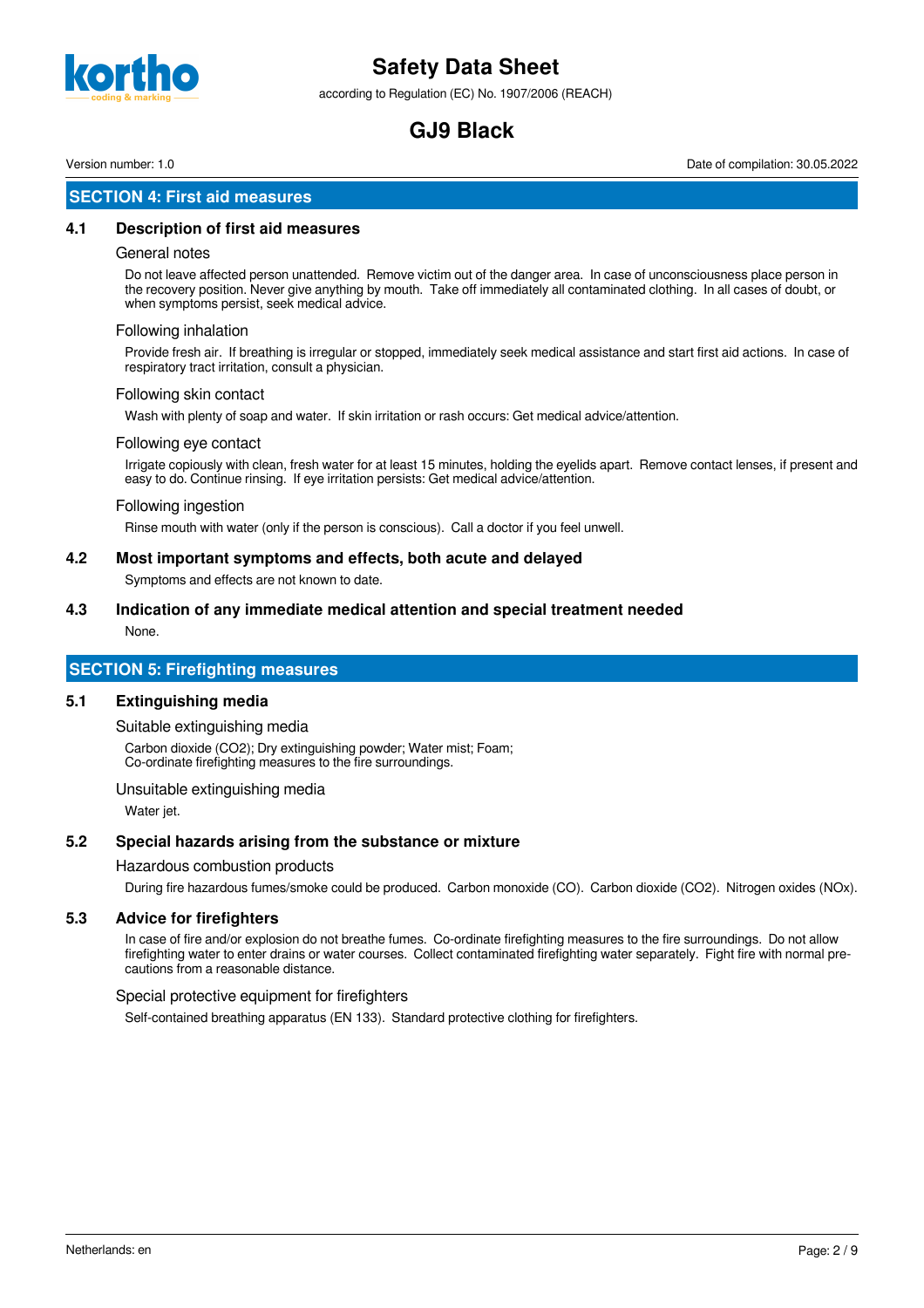

according to Regulation (EC) No. 1907/2006 (REACH)

# **GJ9 Black**

Version number: 1.0 Date of compilation: 30.05.2022

# **SECTION 6: Accidental release measures**

### **6.1 Personal precautions, protective equipment and emergency procedures**

### For non-emergency personnel

Remove persons to safety. Ventilate affected area.

### For emergency responders

Wear breathing apparatus if exposed to vapours/dust/spray/gases. Use personal protective equipment as required.

### **6.2 Environmental precautions**

Keep away from drains, surface and ground water. Retain contaminated washing water and dispose of it.

### **6.3 Methods and material for containment and cleaning up**

Advice on how to contain a spill

Covering of drains.

Advice on how to clean up a spill

Wipe up with absorbent material (e.g. cloth, fleece).

### Appropriate containment techniques

Use of adsorbent materials.

Other information relating to spills and releases

Place in appropriate containers for disposal. Ventilate affected area.

### **6.4 Reference to other sections**

Hazardous combustion products: see section 5. Personal protective equipment: see section 8. Incompatible materials: see section 10. Disposal considerations: see section 13.

### **SECTION 7: Handling and storage**

### **7.1 Precautions for safe handling**

Recommendations

- measures to prevent fire as well as aerosol and dust generation

Use local and general ventilation. Use only in well-ventilated areas.

### Advice on general occupational hygiene

Wash hands after use. Do not eat, drink and smoke in work areas. Remove contaminated clothing and protective equipment before entering eating areas. Never keep food or drink in the vicinity of chemicals. Never place chemicals in containers that are normally used for food or drink. Keep away from food, drink and animal feedingstuffs.

# **7.2 Conditions for safe storage, including any incompatibilities**

Managing of associated risks

- flammability hazards

Keep away from sources of ignition - No smoking. Take precautionary measures against static discharge.

- incompatible substances or mixtures

Keep away from alkalis, oxidising substances, acids.

### Control of effects

Protect against external exposure, such as

High temperatures. UV-radiation/sunlight.

### Consideration of other advice

Store in a well-ventilated place. Keep container tightly closed.

- packaging compatibilities

Only packagings which are approved (e.g. acc. to ADR) may be used.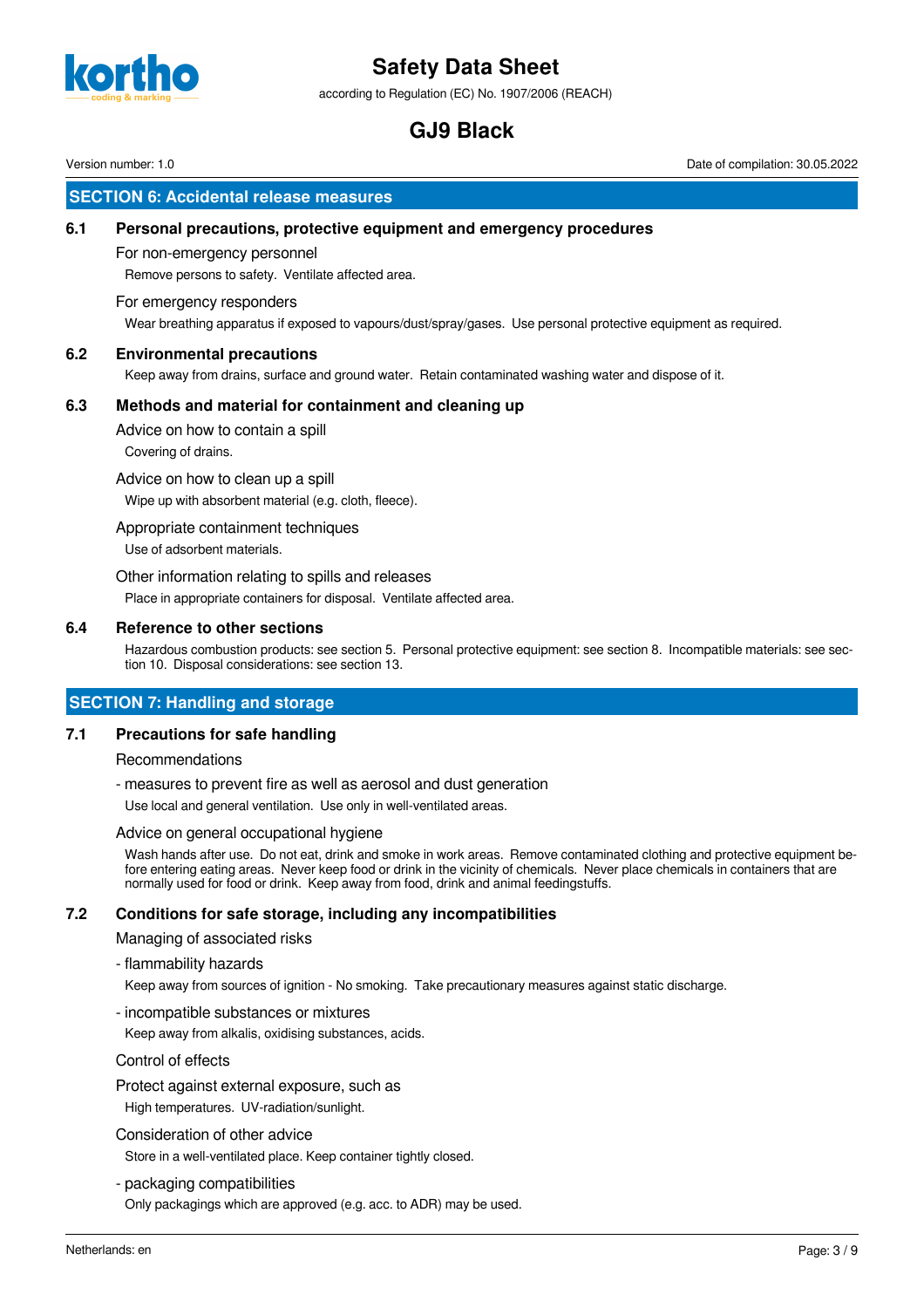

according to Regulation (EC) No. 1907/2006 (REACH)

# **GJ9 Black**

Version number: 1.0 Date of compilation: 30.05.2022

### **7.3 Specific end use(s)**

There is no additional information.

### **SECTION 8: Exposure controls/personal protection**

### **8.1 Control parameters**

# **National limit values**

No information available.

# **Relevant DNELs/DMELs/PNECs and other threshold levels**

No data available.

### **8.2 Exposure controls**

Appropriate engineering controls

General ventilation.

### Individual protection measures (personal protective equipment)

Eye/face protection

Use safety goggle with side protection (EN 166).

Skin protection

Protective clothing (EN 340 & EN ISO 13688).

- hand protection



Wear suitable gloves. Check leak-tightness/impermeability prior to use. For special purposes, it is recommended to check the resistance to chemicals of the protective gloves mentioned above together with the supplier of these gloves. Chemical protection gloves are suitable, which are tested according to EN 374. The selection of the suitable gloves does not only depend on the material, but also on further marks of quality and varies from manufacturer to manufacturer. As the product is a preparation of several substances, the resistance of the glove material can not be calculated in advance and has therefore to be checked prior to the application.

### - breakthrough time of the glove material

Use gloves with a minimum breakthrough time of the glove material: >10 minutes (permeation: level 1).

#### - other protection measures

Take recovery periods for skin regeneration. Preventive skin protection (barrier creams/ointments) is recommended. Wash hands thoroughly after handling. Provide eyewash stations and safety showers at the workplace.

### Respiratory protection

In case of inadequate ventilation wear respiratory protection. Full face mask/half mask/quarter mask (EN 136/140).

### Environmental exposure controls

Take appropriate precautions to avoid uncontrolled release into the environment. Keep away from drains, surface and ground water.

### **SECTION 9: Physical and chemical properties**

### **9.1 Information on basic physical and chemical properties**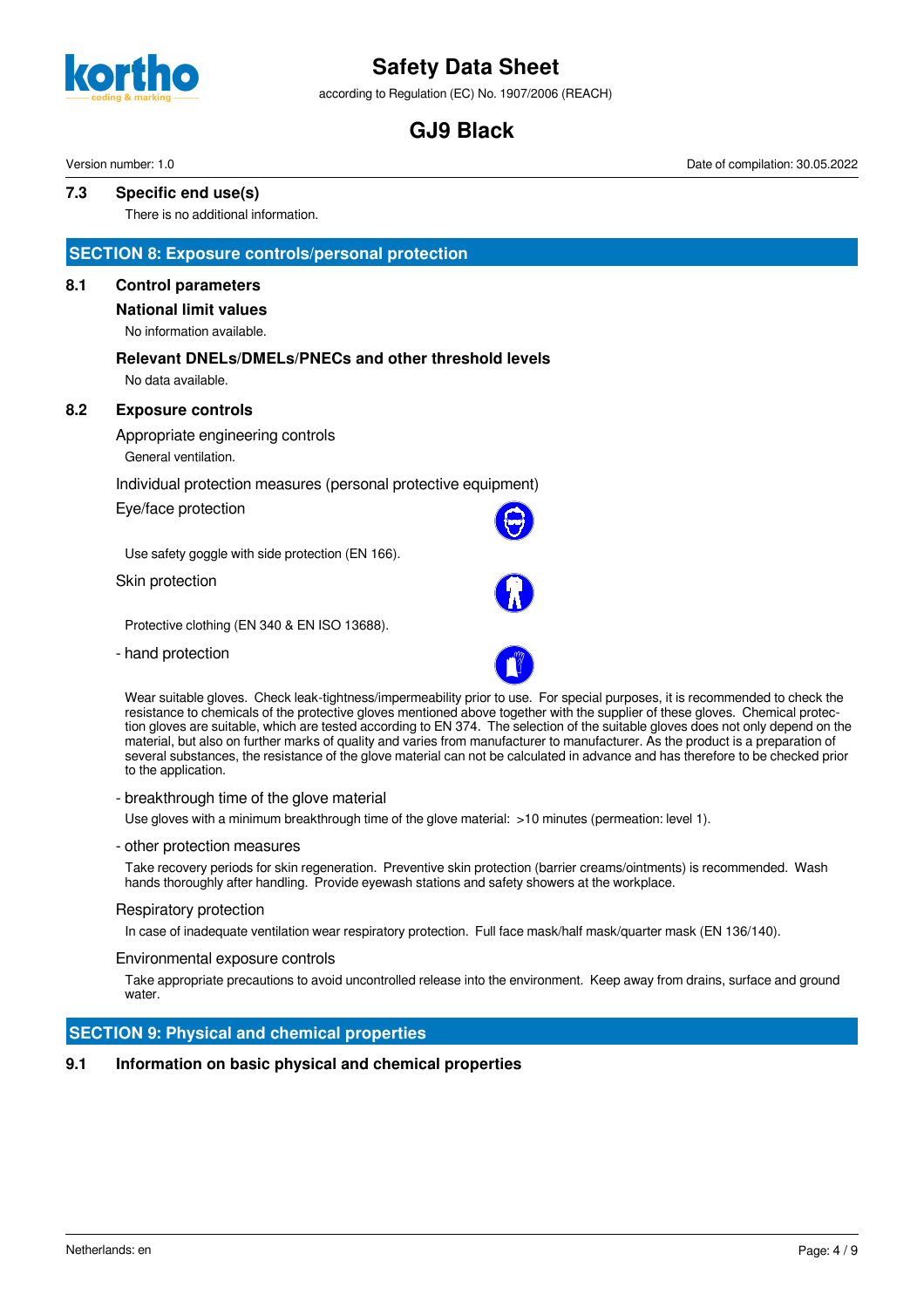

according to Regulation (EC) No. 1907/2006 (REACH)

# **GJ9 Black**

Version number: 1.0 Date of compilation: 30.05.2022

| Physical state                                           | liquid                                                              |
|----------------------------------------------------------|---------------------------------------------------------------------|
| Colour                                                   | black                                                               |
| Odour                                                    | characteristic                                                      |
| Melting point/freezing point                             | not determined                                                      |
| Boiling point or initial boiling point and boiling range | 165 °C<br>calculated value, referring to a component of the mixture |
| Evaporation rate                                         | not determined                                                      |
| Flammability                                             | non-combustible                                                     |
| Lower and upper explosion limit                          | LEL: UEL: not relevant                                              |
| Flash point                                              | >100 °C                                                             |
| Auto-ignition temperature                                | not relevant                                                        |
| Decomposition temperature                                | no data available                                                   |
| pH (value)                                               | not determined                                                      |
| Kinematic viscosity                                      | not determined                                                      |
| Solubility(ies)                                          | not determined                                                      |

| Vapour pressure | <0,013 kPa     |
|-----------------|----------------|
|                 |                |
| Density         | not determined |

| Particle characteristics                           | not relevant (liquid)                                       |  |  |  |
|----------------------------------------------------|-------------------------------------------------------------|--|--|--|
| Other information                                  |                                                             |  |  |  |
| Information with regard to physical hazard classes | hazard classes acc. to GHS (physical hazards): not relevant |  |  |  |
| Other safety characteristics                       | there is no additional information                          |  |  |  |

**9.2**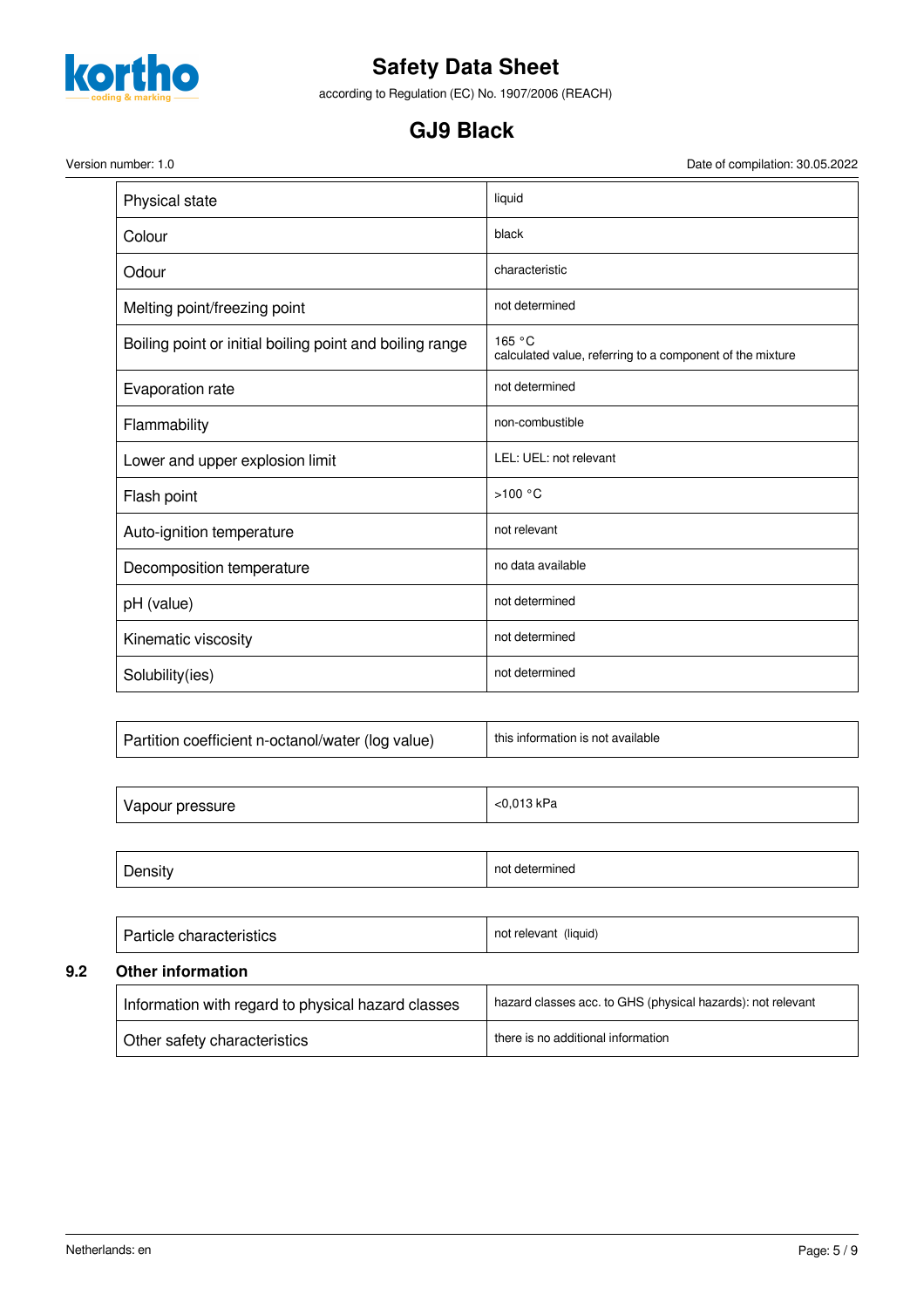

according to Regulation (EC) No. 1907/2006 (REACH)

# **GJ9 Black**

Version number: 1.0 Date of compilation: 30.05.2022

# **SECTION 10: Stability and reactivity**

### **10.1 Reactivity**

This material is not reactive under normal ambient conditions.

### **10.2 Chemical stability**

The material is stable under normal ambient and anticipated storage and handling conditions of temperature and pressure.

**10.3 Possibility of hazardous reactions** No known hazardous reactions.

### **10.4 Conditions to avoid**

There are no specific conditions known which have to be avoided.

### **10.5 Incompatible materials**

acids, bases, oxidisers

### **10.6 Hazardous decomposition products**

Reasonably anticipated hazardous decomposition products produced as a result of use, storage, spill and heating are not known. Hazardous combustion products: see section 5.

# **SECTION 11: Toxicological information**

### **11.1 Information on hazard classes as defined in Regulation (EC) No 1272/2008**

Test data are not available for the complete mixture.

### Classification procedure

The method for classification of the mixture is based on ingredients of the mixture (additivity formula).

### **Classification according to GHS (1272/2008/EC, CLP)**

This mixture does not meet the criteria for classification in accordance with Regulation No 1272/2008/EC.

### Acute toxicity

Shall not be classified as acutely toxic.

### Skin corrosion/irritation

Shall not be classified as corrosive/irritant to skin.

### Serious eye damage/eye irritation

Shall not be classified as seriously damaging to the eye or eye irritant.

### Respiratory or skin sensitisation

Shall not be classified as a respiratory or skin sensitiser.

### Germ cell mutagenicity

Shall not be classified as germ cell mutagenic.

### **Carcinogenicity**

Shall not be classified as carcinogenic.

### Reproductive toxicity

Shall not be classified as a reproductive toxicant.

### Specific target organ toxicity - single exposure

Shall not be classified as a specific target organ toxicant (single exposure).

### Specific target organ toxicity - repeated exposure

Shall not be classified as a specific target organ toxicant (repeated exposure).

### Aspiration hazard

Shall not be classified as presenting an aspiration hazard.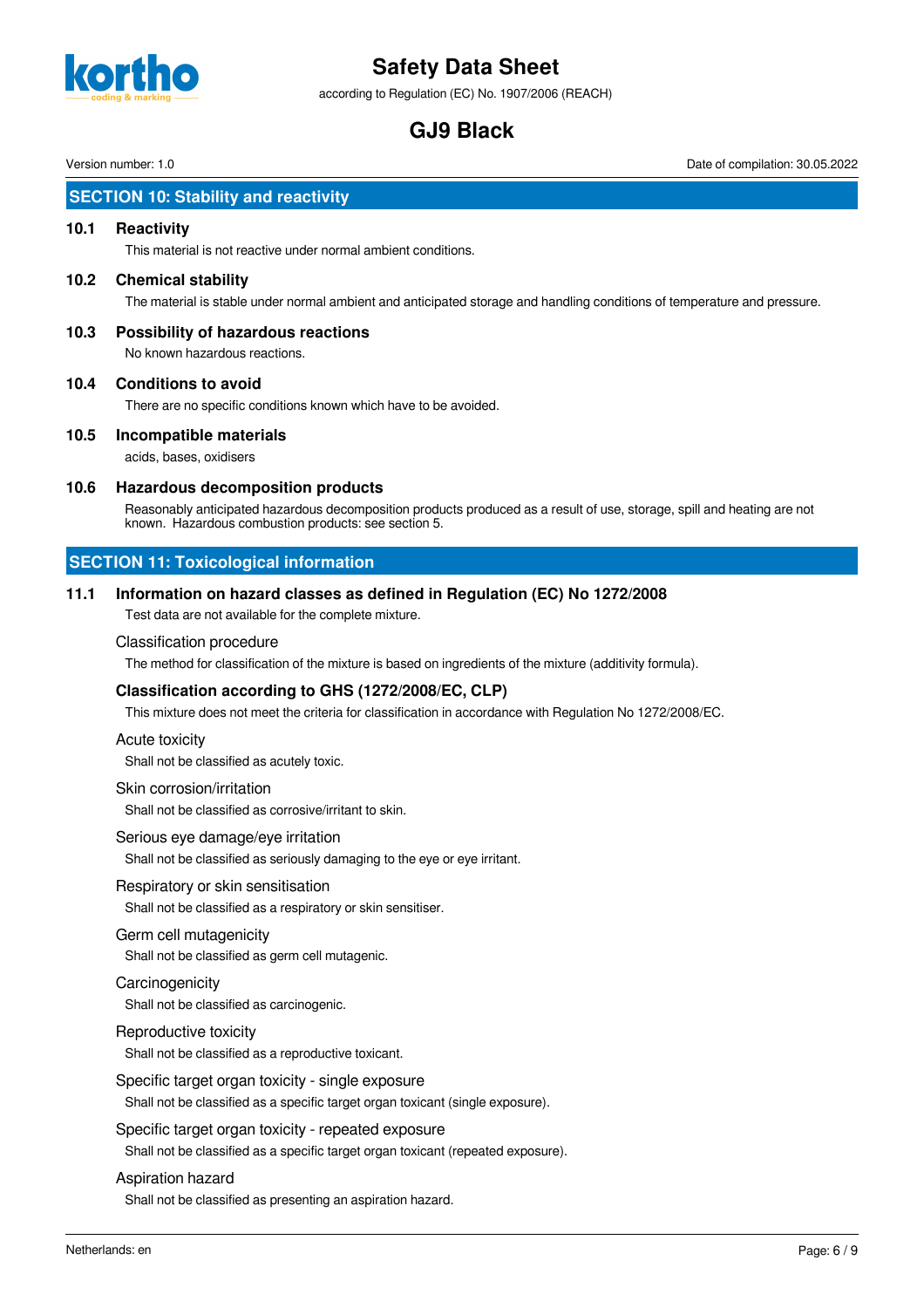

according to Regulation (EC) No. 1907/2006 (REACH)

# **GJ9 Black**

Version number: 1.0 Date of compilation: 30.05.2022

### **11.2 Information on other hazards**

There is no additional information.

### **SECTION 12: Ecological information**

### **12.1 Toxicity**

No data available.

#### Biodegradation

The relevant substances of the mixture are readily biodegradable.

### **12.2 Persistence and degradability**

Data are not available.

### **12.3 Bioaccumulative potential**

Data are not available.

### **12.4 Mobility in soil**

Data are not available.

### **12.5 Results of PBT and vPvB assessment**

This mixture does not contain any substances that are assessed to be a PBT or a vPvB.

### **12.6 Endocrine disrupting properties**

Information on this property is not available.

### **12.7 Other adverse effects**

Data are not available.

# **SECTION 13: Disposal considerations**

### **13.1 Waste treatment methods**

Sewage disposal-relevant information

Do not empty into drains. Avoid release to the environment.

### Waste treatment of containers/packagings

It is a dangerous waste; only packagings which are approved (e.g. acc. to ADR) may be used. Completely emptied packages can be recycled. Handle contaminated packages in the same way as the substance itself.

### **Remarks**

Please consider the relevant national or regional provisions. Waste shall be separated into the categories that can be handled separately by the local or national waste management facilities.

| <b>SECTION 14: Transport information</b> |                              |                                                                            |
|------------------------------------------|------------------------------|----------------------------------------------------------------------------|
| 14.1                                     | UN number or ID number       | not assigned                                                               |
| 14.2                                     | UN proper shipping name      | not assigned                                                               |
| 14.3                                     | Transport hazard class(es)   | not assigned                                                               |
| 14.4                                     | Packing group                | not assigned                                                               |
| 14.5                                     | <b>Environmental hazards</b> | non-environmentally hazardous acc. to the dangerous goods regu-<br>lations |

# **14.6 Special precautions for user**

Provisions for dangerous goods (ADR) should be complied within the premises.

### **14.7 Maritime transport in bulk according to IMO instruments**

No data available.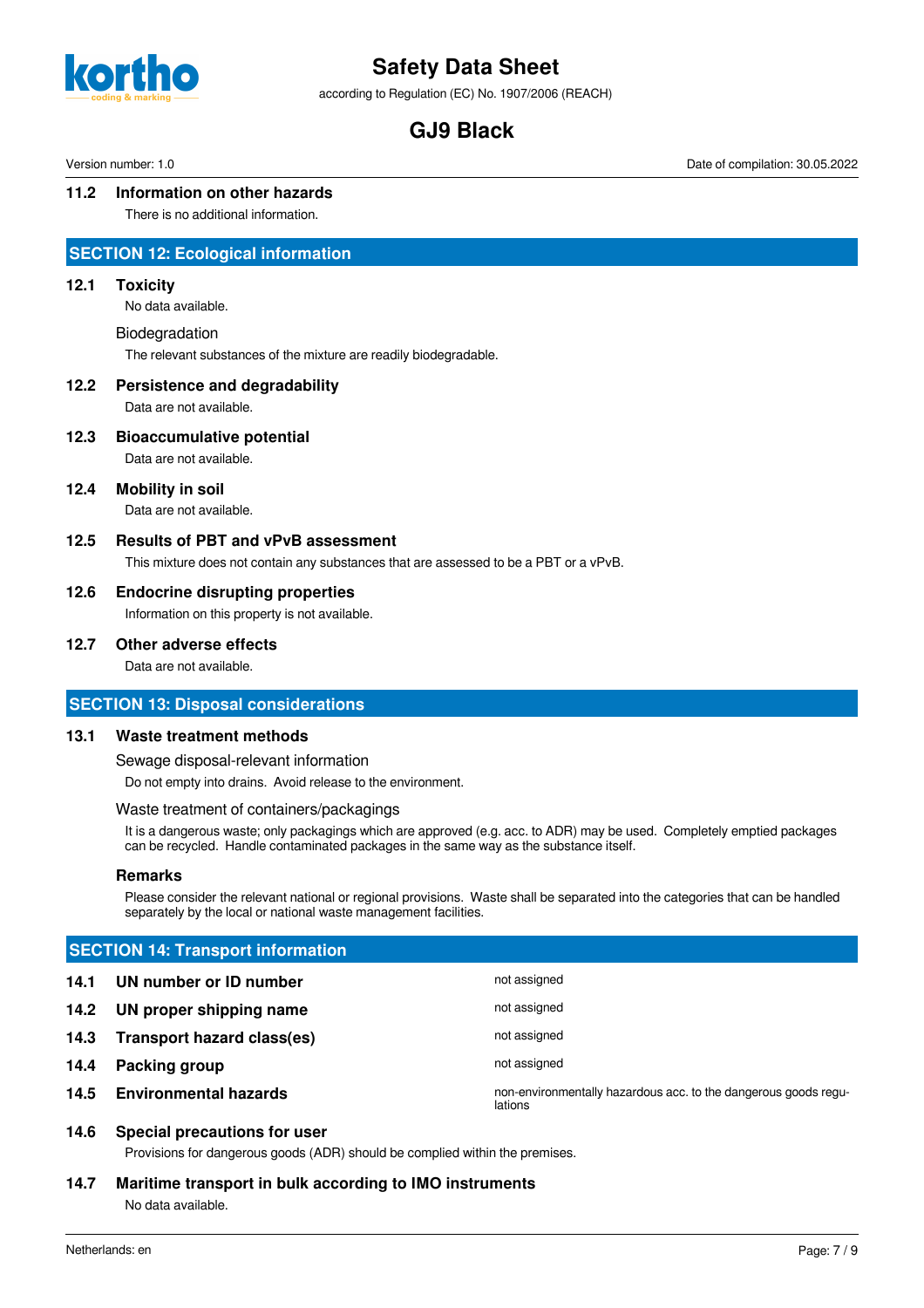

according to Regulation (EC) No. 1907/2006 (REACH)

# **GJ9 Black**

Version number: 1.0 Date of compilation: 30.05.2022

### **Information for each of the UN Model Regulations**

**Transport of dangerous goods by road, rail and inland waterway (ADR/RID/ADN) - additional information**

not assigned

### **International Maritime Dangerous Goods Code (IMDG) - additional information** not assigned

**International Civil Aviation Organization (ICAO-IATA/DGR) - additional information** not assigned

### **SECTION 15: Regulatory information**

### **15.1 Safety, health and environmental regulations/legislation specific for the substance or mixture**

### **15.2 Chemical Safety Assessment**

No Chemical Safety Assessment has been carried out for this mixture by the supplier.

# **SECTION 16: Other information**

### **Abbreviations and acronyms**

| Abbr.           | <b>Descriptions of used abbreviations</b>                                                                                                                                                                                |  |
|-----------------|--------------------------------------------------------------------------------------------------------------------------------------------------------------------------------------------------------------------------|--|
| <b>ADN</b>      | Accord européen relatif au transport international des marchandises dangereuses par voies de navigation<br>intérieures (European Agreement concerning the International Carriage of Dangerous Goods by Inland Waterways) |  |
| <b>ADR</b>      | Accord relatif au transport international des marchandises dangereuses par route (Agreement concerning the In-<br>ternational Carriage of Dangerous Goods by Road)                                                       |  |
| <b>CLP</b>      | Regulation (EC) No 1272/2008 on classification, labelling and packaging of substances and mixtures                                                                                                                       |  |
| <b>DGR</b>      | Dangerous Goods Regulations (see IATA/DGR)                                                                                                                                                                               |  |
| <b>DMEL</b>     | Derived Minimal Effect Level                                                                                                                                                                                             |  |
| <b>DNEL</b>     | Derived No-Effect Level                                                                                                                                                                                                  |  |
| <b>GHS</b>      | "Globally Harmonized System of Classification and Labelling of Chemicals" developed by the United Nations                                                                                                                |  |
| <b>IATA</b>     | International Air Transport Association                                                                                                                                                                                  |  |
| <b>IATA/DGR</b> | Dangerous Goods Regulations (DGR) for the air transport (IATA)                                                                                                                                                           |  |
| <b>ICAO</b>     | International Civil Aviation Organization                                                                                                                                                                                |  |
| <b>IMDG</b>     | International Maritime Dangerous Goods Code                                                                                                                                                                              |  |
| LEL.            | Lower explosion limit (LEL)                                                                                                                                                                                              |  |
| PBT             | Persistent, Bioaccumulative and Toxic                                                                                                                                                                                    |  |
| <b>PNEC</b>     | <b>Predicted No-Effect Concentration</b>                                                                                                                                                                                 |  |
| <b>REACH</b>    | Registration, Evaluation, Authorisation and Restriction of Chemicals                                                                                                                                                     |  |
| <b>RID</b>      | Règlement concernant le transport International ferroviaire des marchandises Dangereuses (Regulations concern-<br>ing the International carriage of Dangerous goods by Rail)                                             |  |
| <b>UEL</b>      | Upper explosion limit (UEL)                                                                                                                                                                                              |  |
| vPvB            | Very Persistent and very Bioaccumulative                                                                                                                                                                                 |  |

### **Key literature references and sources for data**

Regulation (EC) No 1272/2008 on classification, labelling and packaging of substances and mixtures. Regulation (EC) No. 1907/2006 (REACH), amended by 2020/878/EU.